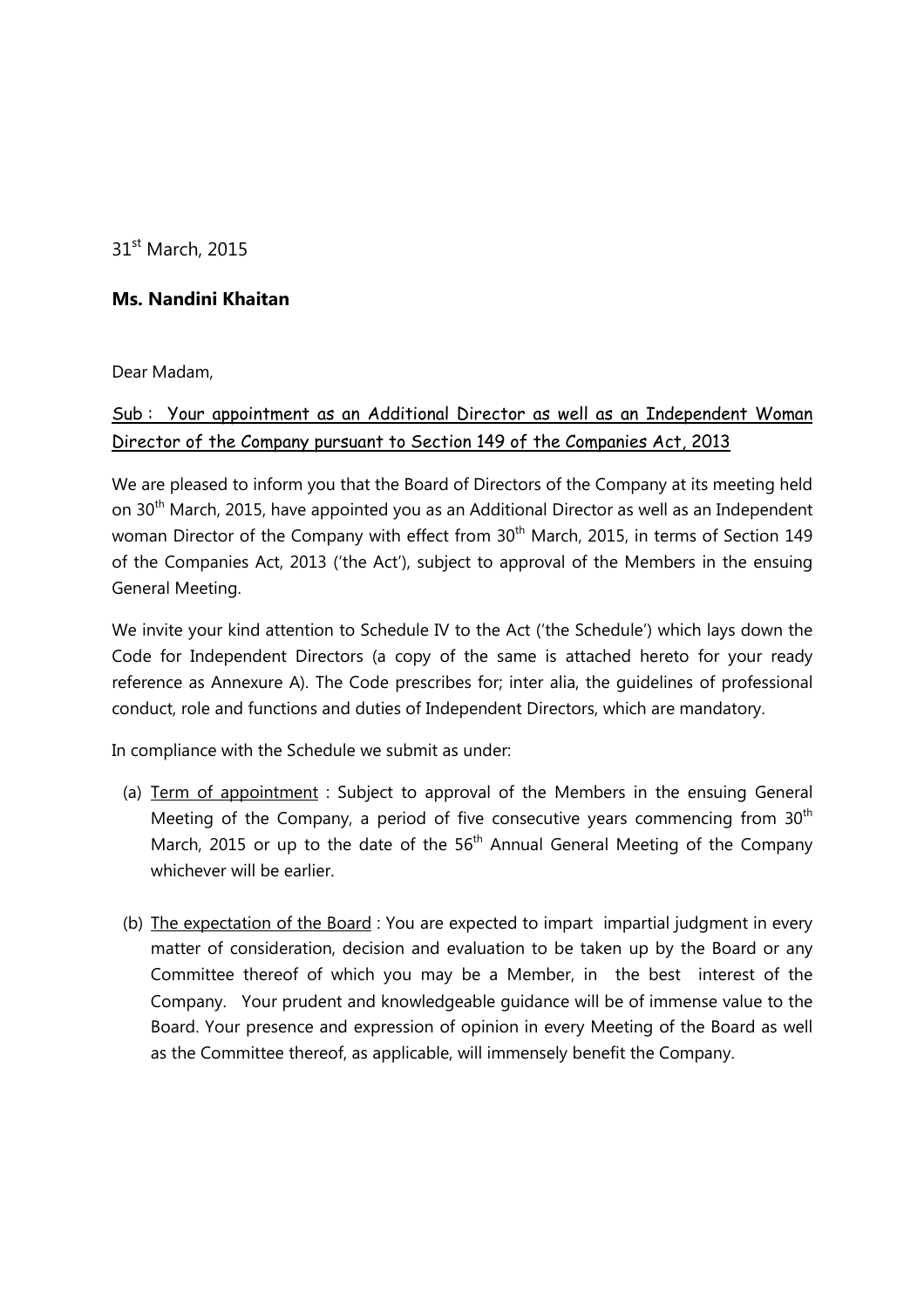(c) Fiduciary duties and accompanying liabilities :

In view of the duties and role and functions under the Schedule read with the duties specified under Section 166 of the Act (a copy of which is attached hereto for your ready reference as Annexure B), you are expected to wisely take care of the faith and confidence reposed on you by the Members of the Company as well as the Board of Directors. The proceedings of the Board in

which you will naturally take part and/or be well aware of, needless to say, will call for your confidential consideration and protection as well.

 So far as your liabilities are concerned, according to Section 149 (12) of the Act, you will be held liable only in respect of such acts of omission or commission by the Company which will occur with your knowledge, attributable through Board processes and consent or connivance . You may also be held liable in such cases where you will not act diligently.

- (d) Provision for Directors and Officers Insurance : You will be covered under Officer's Liability Insurance Policy.
- (e) Code of Business Ethics that the Company expects its Directors and employees to follow: Upholding the utmost business interest of the Company. Should not be indulged in any step or action or abstain from any positive attitude - which may jeopardise the interests of the Company, the society or community at large. In the pursuit of profit the Company shall not knowingly cause any injustice to anybody. Abiding by the law in letter and spirit shall be the most important factor in every business decision.
- (f) List of actions what a Director should not do while functioning as such in the Company : The best guidance in this respect is available in the Act read with the Listing Agreement and SEBI Regulations. However, for ready reference your special attention is being drawn to the following matters:
	- i) Any price sensitive information i.e., which, if disclosed, may influence the market price of the Shares of the Company, that may come to your knowledge, should not be disclosed to anybody until it is disclosed by the Company to the Stock Exchange.
	- ii) During the period of possessing price sensitive information and until it is disclosed to the Stock Exchange by the Company, any transaction in the Shares of the Company should not be made, as that may be considered as 'insider trading ' which is prohibited by Section 195 of the Act read